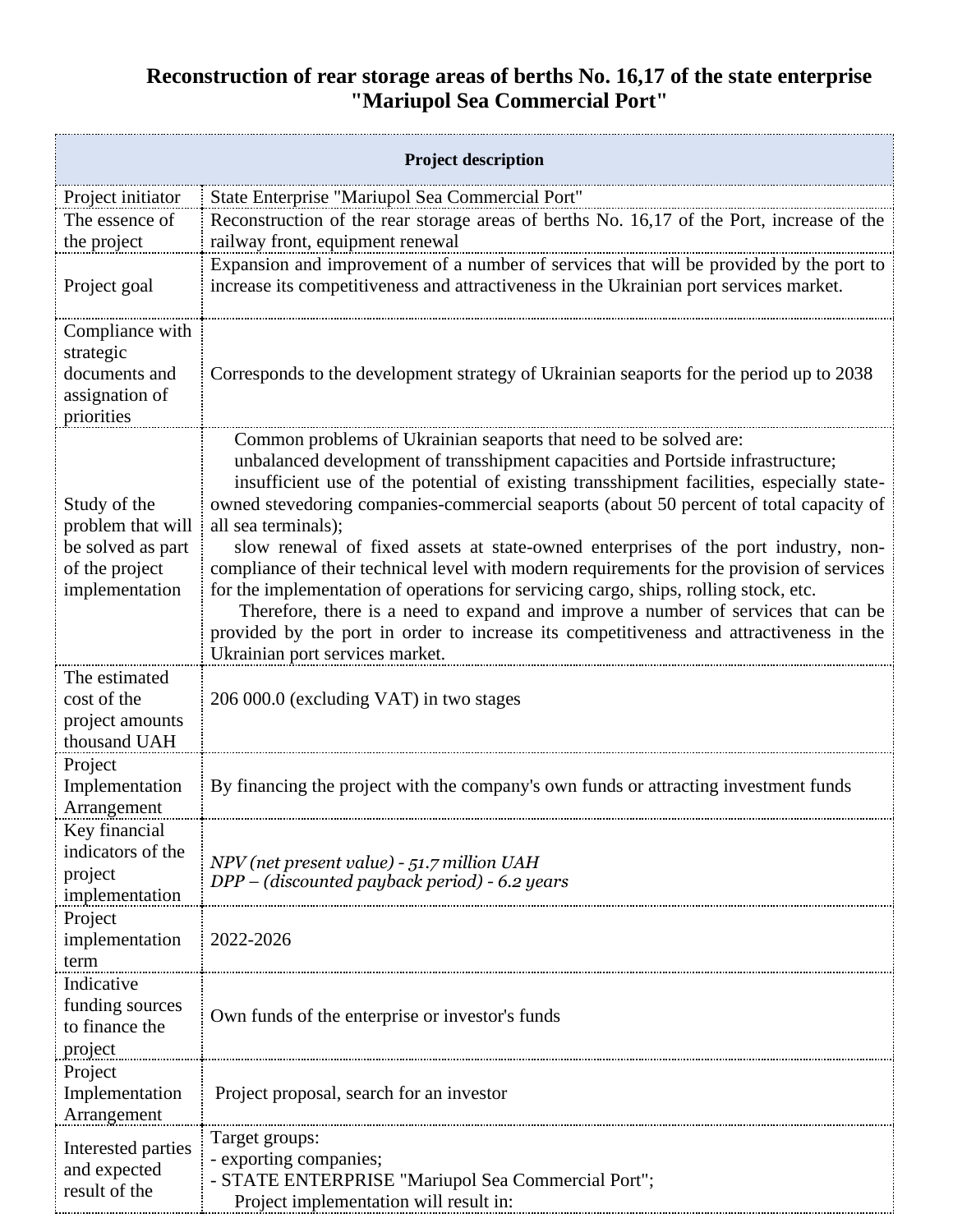| project<br>implementation                                                                                                        | The proposed project will allow:<br>1) increase the unloading intensity of railway cars by increasing the railway front and<br>using new gantry cranes;<br>2) strengthen the implementation of labor protection and safety conditions by minimizing<br>the presence of employees during loading and unloading operations in the warehouse                                                                                                                                                                                                                                                                                                                                                                                                                                                                                                                                                                                                                                                                                                                                                                                                                                                                                                                                                                                                                                                                                                                                                                                                                                                                                                                                                                                      |  |
|----------------------------------------------------------------------------------------------------------------------------------|--------------------------------------------------------------------------------------------------------------------------------------------------------------------------------------------------------------------------------------------------------------------------------------------------------------------------------------------------------------------------------------------------------------------------------------------------------------------------------------------------------------------------------------------------------------------------------------------------------------------------------------------------------------------------------------------------------------------------------------------------------------------------------------------------------------------------------------------------------------------------------------------------------------------------------------------------------------------------------------------------------------------------------------------------------------------------------------------------------------------------------------------------------------------------------------------------------------------------------------------------------------------------------------------------------------------------------------------------------------------------------------------------------------------------------------------------------------------------------------------------------------------------------------------------------------------------------------------------------------------------------------------------------------------------------------------------------------------------------|--|
|                                                                                                                                  | area;<br>3) reduce the use of forklifts;<br>4) maximize the use of storage space (increase due to the height of the stack);<br>5) optimize the cost of overloading;<br>6) redirect general cargo from berth No. 4, which is planned to be used for grain cargo<br>SEC.                                                                                                                                                                                                                                                                                                                                                                                                                                                                                                                                                                                                                                                                                                                                                                                                                                                                                                                                                                                                                                                                                                                                                                                                                                                                                                                                                                                                                                                         |  |
| Characteristics of an object (existing or newly created)                                                                         |                                                                                                                                                                                                                                                                                                                                                                                                                                                                                                                                                                                                                                                                                                                                                                                                                                                                                                                                                                                                                                                                                                                                                                                                                                                                                                                                                                                                                                                                                                                                                                                                                                                                                                                                |  |
| Location of the<br>object                                                                                                        | Mariupol, Donetsk region, Ukraine.<br>State Enterprise "Mariupol Sea Commercial Port"; is conveniently located on the north-<br>western coast of the Taganrog Bay of the Sea of Azov at the junction of transport corridors,<br>in the center of the largest industrial area in the south-east of Ukraine.                                                                                                                                                                                                                                                                                                                                                                                                                                                                                                                                                                                                                                                                                                                                                                                                                                                                                                                                                                                                                                                                                                                                                                                                                                                                                                                                                                                                                     |  |
| Description of<br>existing objects<br>or those that are<br>proposed to be<br>created as part of<br>the project<br>implementation | The project implementation includes the reconstruction and use of port infrastructure<br>facilities, as well as the purchase and use of new modern equipment.                                                                                                                                                                                                                                                                                                                                                                                                                                                                                                                                                                                                                                                                                                                                                                                                                                                                                                                                                                                                                                                                                                                                                                                                                                                                                                                                                                                                                                                                                                                                                                  |  |
| Form of property                                                                                                                 | State-owned company                                                                                                                                                                                                                                                                                                                                                                                                                                                                                                                                                                                                                                                                                                                                                                                                                                                                                                                                                                                                                                                                                                                                                                                                                                                                                                                                                                                                                                                                                                                                                                                                                                                                                                            |  |
| Related<br>infrastructure                                                                                                        | Access to transport infrastructure:<br>State Enterprise " Mariupol Sea Commercial Port" is served by The Portside railway station<br>"Mariupol-Port".<br>The M14 motorway is in 6 km, automobile access roads are available.<br>Availability and proximity of public infrastructure<br>Power supply:<br>Power supply of the State Enterprise "Mariupol Sea Commercial Port" is provided from<br>the step-down substation PS 35/6 kV "port", which is equipped with two transformers with<br>a capacity of 16 MVA, along 6 kV cable lines laid to Rp-1, TP-3, TP-9, tp-11. In terms of<br>reliability of power supply (according to the Regulations for Electrical Installation), the<br>Seaport as a whole belongs to the second category.<br>The rated capacity of the port's power consumers is 5,215 MW.<br>The port has 25 transformer substations on its balance sheet with a total installed<br>transformer capacity of 42,360 KVA.<br>Heat Supply:<br>Heat consumers in the state enterprise "Mariupol Sea Commercial Port" are administrative,<br>domestic and industrial premises, including Port Management buildings, which are<br>provided with heat mainly from the boiler room of the port's central heat supply station<br>using the heating, ventilation and hot water supply system. Natural gas with a calorific<br>value of 8110 kcal/M3 is used to generate heat.<br>The solar installation of the central heat supply station boiler house provides hot water<br>supply to the port division in the period from May to September. The total area of solar<br>collector field is more than 630 m2 and has 336 panels. In 2020, the solar unit generated<br>161 Gcal of thermal energy.<br>Gas consumption: |  |